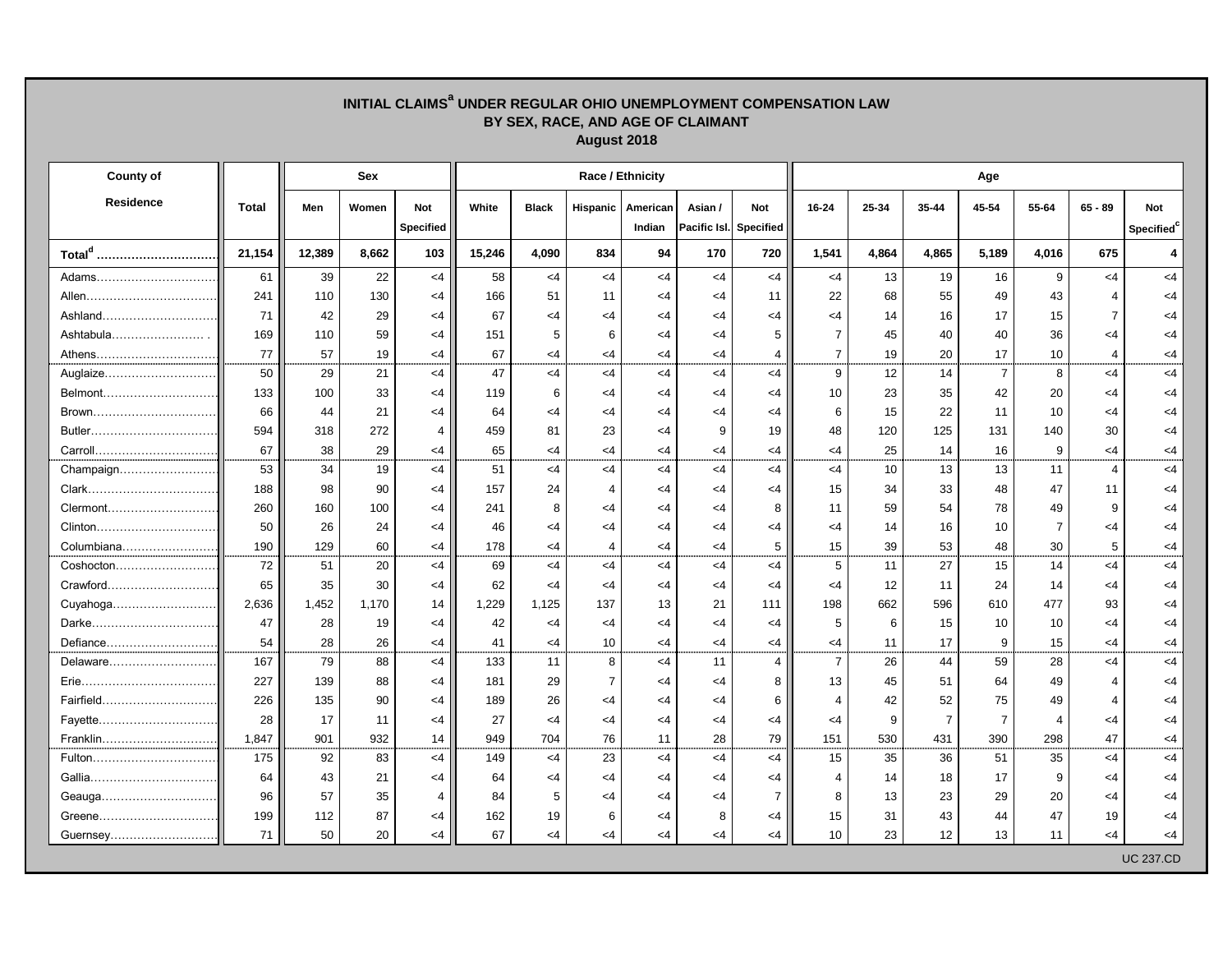## **INITIAL CLAIMS<sup>a</sup> UNDER REGULAR OHIO UNEMPLOYMENT COMPENSATION LAW BY SEX, RACE, AND AGE OF CLAIMANT August 2018**

**2.**

| <b>County of</b> |              | <b>Sex</b>     |                 |                  |       |                 |          | <b>Race / Ethnicity</b> |                        |          | Age            |       |                |                 |                |                |                        |  |  |
|------------------|--------------|----------------|-----------------|------------------|-------|-----------------|----------|-------------------------|------------------------|----------|----------------|-------|----------------|-----------------|----------------|----------------|------------------------|--|--|
| <b>Residence</b> | <b>Total</b> | Men            | Women           | <b>Not</b>       | White | <b>Black</b>    | Hispanic | American                | Asian /                | Not      | 16-24          | 25-34 | 35-44          | 45-54           | 55-64          | $65 - 89$      | <b>Not</b>             |  |  |
|                  |              |                |                 | <b>Specified</b> |       |                 |          | Indian                  | Pacific Isl. Specified |          |                |       |                |                 |                |                | Specified <sup>c</sup> |  |  |
| Hamilton         | 1,274        | 625            | 646             | $<$ 4            | 584   | 600             | 22       | $6\phantom{1}6$         | 15                     | 47       | 82             | 302   | 293            | 288             | 248            | 60             | $<$ 4                  |  |  |
| Hancock          | 92           | 56             | 36              | $\leq$ 4         | 77    | $\leq$ 4        | 10       | <4                      | <4                     | <4       | 4              | 22    | 22             | 24              | 19             | <4             | <4                     |  |  |
| Hardin           | 32           | 13             | 19              | <4               | 32    | <4              | <4       | <4                      | $\leq$ 4               | <4       | 5              | 5     | 10             |                 |                | <4             | <4                     |  |  |
| Harrison         | 34           | 20             | 14              | <4               | 33    | <4              | <4       | <4                      | $\leq$ 4               | <4       | <4             | 8     | 5              | 10              |                | <4             | <4                     |  |  |
| Henry            | 69           | 32             | 37              | <4               | 56    | $\leq$ 4        | 12       | <4                      | $<$ 4                  | <4       | 11             | 15    | 21             | 12 <sub>2</sub> | 10             | <4             | $\leq$ 4               |  |  |
| Highland         | 51           | 35             | 16              | $\leq$ 4         | 48    | $<$ 4           | $\leq$ 4 | $\leq$ 4                | $<$ 4                  | $\leq$ 4 | $\overline{4}$ | 16    | 9              | 12              | $\overline{7}$ | $<$ 4          | $\leq$ 4               |  |  |
|                  | 52           | 33             | 19              | <4               | 51    | <4              | <4       | <4                      | <4                     | <4       | <4             | 14    | 17             | 15              |                | <4             | <4                     |  |  |
| Holmes           | 28           | 12             | 16              | <4               | 28    | <4              | <4       | <4                      | $\leq$ 4               | <4       | <4             | <4    | 6              | 12              | 6              | <4             | <4                     |  |  |
| Huron            | 115          | 63             | 51              | $\leq$ 4         | 105   | $\leq$ 4        |          | <4                      | <4                     | <4       | 9              | 21    | 23             | 38              | 22             | <4             | <4                     |  |  |
| Jackson          | 76           | 45             | 31              | <4               | 74    | $<$ 4           | <4       | <4                      | $<$ 4                  | <4       | $\overline{7}$ | 19    | 14             | 12              | 21             | $<$ 4          | $\leq$ 4               |  |  |
| Jefferson        | 155          | 105            | 50              | $<$ 4            | 142   | 9               | $<$ 4    | $\leq$ 4                | $<$ 4                  | $<$ 4    | 14             | 37    | 29             | 39              | 30             | $\,6\,$        | $<$ 4                  |  |  |
|                  | 79           | 49             | 30              | <4               | 77    | <4              | <4       | <4                      | $\leq$ 4               | <4       | $\overline{7}$ | 16    | 15             | 18              | 21             | <4             | <4                     |  |  |
|                  | 352          | 208            | 143             | <4               | 310   | 24              | 5        | <4                      | <4                     | 10       | 25             | 66    | 85             | 79              | 79             | 18             | <4                     |  |  |
| Lawrence         | 91           | 68             | 23              | <4               | 84    | <4              | <4       | <4                      | $<$ 4                  | <4       | 10             | 25    | 16             | 22              | 17             | <4             | <4                     |  |  |
|                  | 218          | 93             | 125             | <4               | 202   | 8               | $\leq$ 4 | <4                      | $<$ 4                  | <4       | 13             | 41    | 53             | 55              | 54             | <4             | $\leq$ 4               |  |  |
| Logan            | 46           | 23             | 23              | $<$ 4            | 41    | $<$ 4           | $\leq$ 4 | $<$ 4                   | $<$ 4                  | $\leq$ 4 | $<$ 4          | 10    | 12             | 12              | 8              | $<$ 4          | $<$ 4                  |  |  |
| Lorain           | 803          | 485            | 317             | <4               | 566   | 91              | 121      |                         | $\leq$ 4               | 18       | 73             | 167   | 174            | 233             | 136            | 20             | <4                     |  |  |
| Lucas            | 1,057        | 650            | 398             | -9               | 630   | 284             | 82       | <4                      |                        | 51       | 63             | 272   | 272            | 236             | 183            | 31             | <4                     |  |  |
|                  | 42           | 25             | 16              | <4               | 32    | $\leq$ 4        | <4       | <4                      | <4                     | 5        | <4             | 11    | 13             | 6               | $\overline{7}$ | <4             | <4                     |  |  |
|                  | 483          | 296            | 185             | <4               | 358   | 85              | 19       | <4                      | $\leq$ 4               | 18       | 38             | 107   | 97             | 114             | 105            | 22             | <4                     |  |  |
|                  | 77           | 40             | 37              | $\leq 4$         | 66    | 6               | $\leq$ 4 | <4                      | $<$ 4                  | $<$ 4    | $\overline{7}$ | 24    | 12             | 15              | 16             | $<$ 4          | $<$ 4                  |  |  |
| Medina           | 276          | 174            | 100             | <4               | 254   |                 |          | <4                      | <4                     | 8        | 18             | 43    | 64             | 81              | 55             | 14             | <4                     |  |  |
| Meigs            | 66           | 51             | 14              | <4               | 65    | <4              |          | <4                      | <4                     | <4       | 5              | 13    | 18             | 18              | 12             | <4             | <4                     |  |  |
| Mercer           | 17           | $\overline{7}$ | 10              | <4               | 16    | $\leq$ 4        | <4       | <4                      | $<$ 4                  | $<$ 4    | $<$ 4          | 5     | 5              | $\leq$ 4        | 4              | $\leq 4$       | <4                     |  |  |
| Miami            | 111          | 62             | 49              | $<$ 4            | 103   | $<$ 4           | $<$ 4    | $\leq$ 4                | $<$ 4                  | $<$ 4    | 10             | 23    | 22             | 31              | 18             | $\overline{7}$ | <4                     |  |  |
| Monroe           | 29           | 23             | $6\phantom{1}6$ | $<$ 4            | 29    | $<$ 4           | $<$ 4    | $\leq$ 4                | $<$ 4                  | $<$ 4    | 4              | 4     | 8              | 9               | $\overline{4}$ | $<$ 4          | $<$ 4                  |  |  |
| Montgomery       | 877          | 466            | 407             |                  | 543   | 274             | 23       |                         | $\leq$ 4               | 30       | 77             | 196   | 189            | 218             | 161            | 36             | <4                     |  |  |
|                  | 29           | 24             | 5               | <4               | 28    | $<$ 4           | $\leq$ 4 | <4                      | $<$ 4                  | $\leq$ 4 | $<$ 4          | 10    | 6              | 6               | 5              | $\leq 4$       | $\leq$ 4               |  |  |
| Morrow           | 40           | 20             | 19              | $\leq$ 4         | 39    | $<$ 4           | $\leq$ 4 | <4                      | $<$ 4                  | $\leq$ 4 | 4              |       | $\overline{7}$ | 9               | 11             | <4             | $\leq$ 4               |  |  |
| Muskingum        | 169          | 102            | 67              | $<$ 4            | 154   | 10 <sup>°</sup> | $\leq$ 4 | <4                      | $\leq$ 4               | <4       | 17             | 33    | 47             | 34              | 30             | 8              | <4                     |  |  |
| Noble            | 26           | 16             | 10 <sup>°</sup> | <4               | 25    | $<$ 4           | <4       | $\leq 4$                | $<$ 4                  | $\leq$ 4 | 4              | 6     | 4              |                 | 5              | <4             | <4                     |  |  |
|                  |              |                |                 |                  |       |                 |          |                         |                        |          |                |       |                |                 |                |                | <b>UC 237.CD</b>       |  |  |